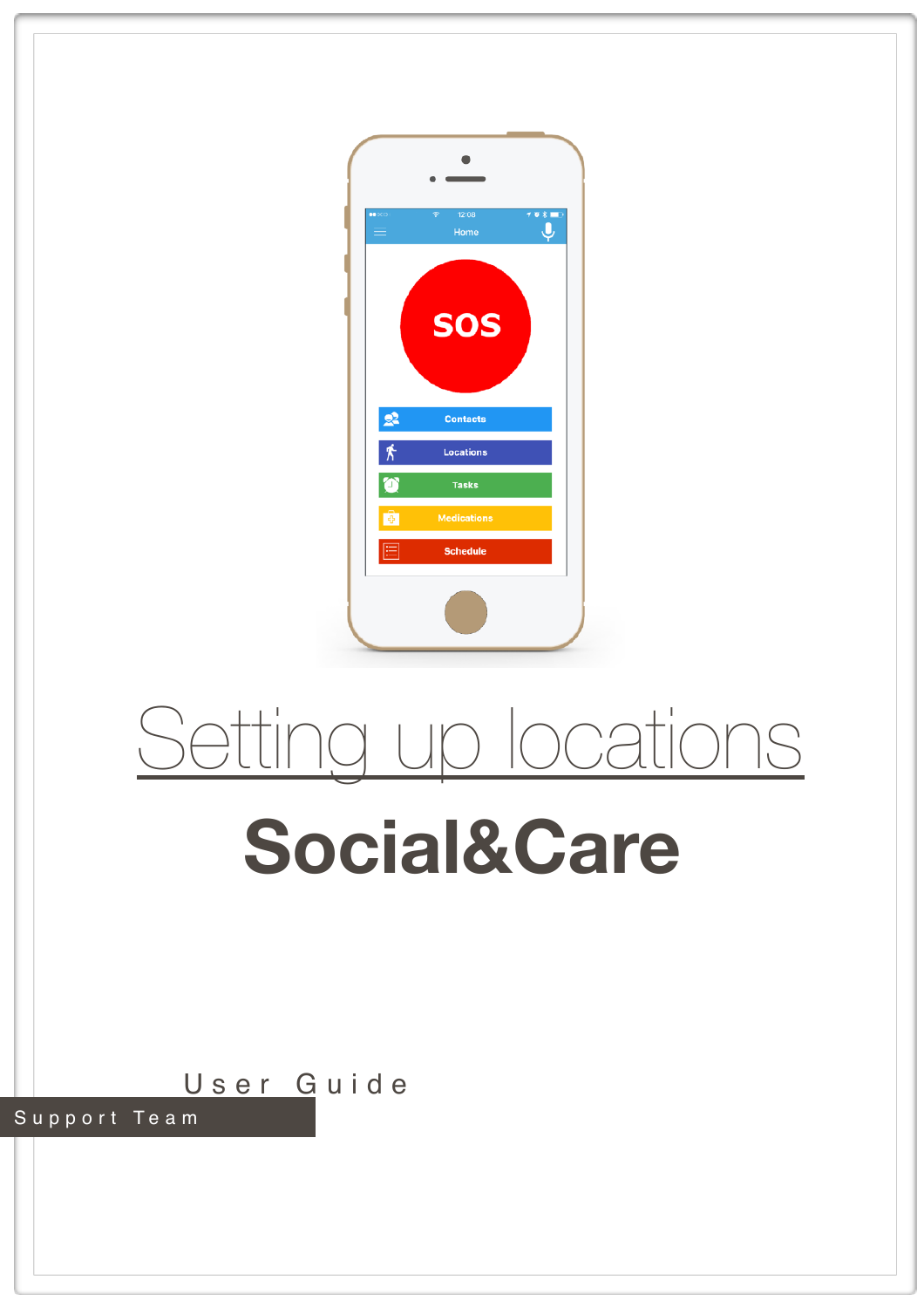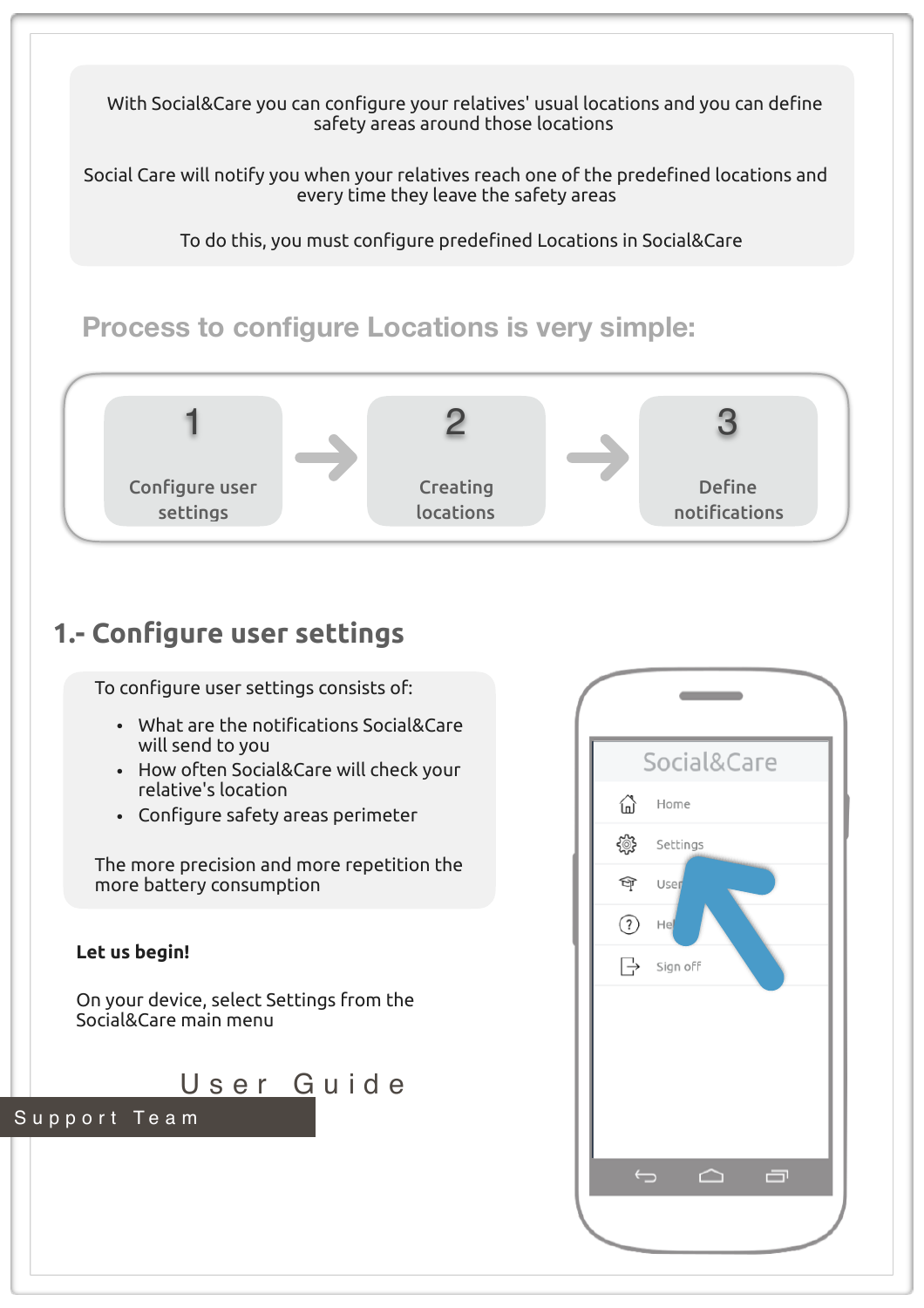Select the person you want to set up the locations for

(If you have not yet paired with your loved one's device, first consult our **Pairing devices tutorial**)



|                                          | Settings                                                                                                                                                                                      |  |
|------------------------------------------|-----------------------------------------------------------------------------------------------------------------------------------------------------------------------------------------------|--|
| In this device                           |                                                                                                                                                                                               |  |
| $\underline{\mathbf{R}}$ William         |                                                                                                                                                                                               |  |
| In others devices                        |                                                                                                                                                                                               |  |
| $\mathfrak{L}$ Sofía                     |                                                                                                                                                                                               |  |
| ig co<br>If you w<br>from a<br>code in t | manage this device remotely,<br>device, enter the following<br>ring option that you will find<br>e Settings menu<br>984653AB2J892<br>More information:<br>www.socialandcare.com?page_id=12464 |  |
| $\overline{\mathbf{C}}$                  | 一<br>◠                                                                                                                                                                                        |  |

Now, you are remotely configuring your relative's settings.

Press the **Notifications** button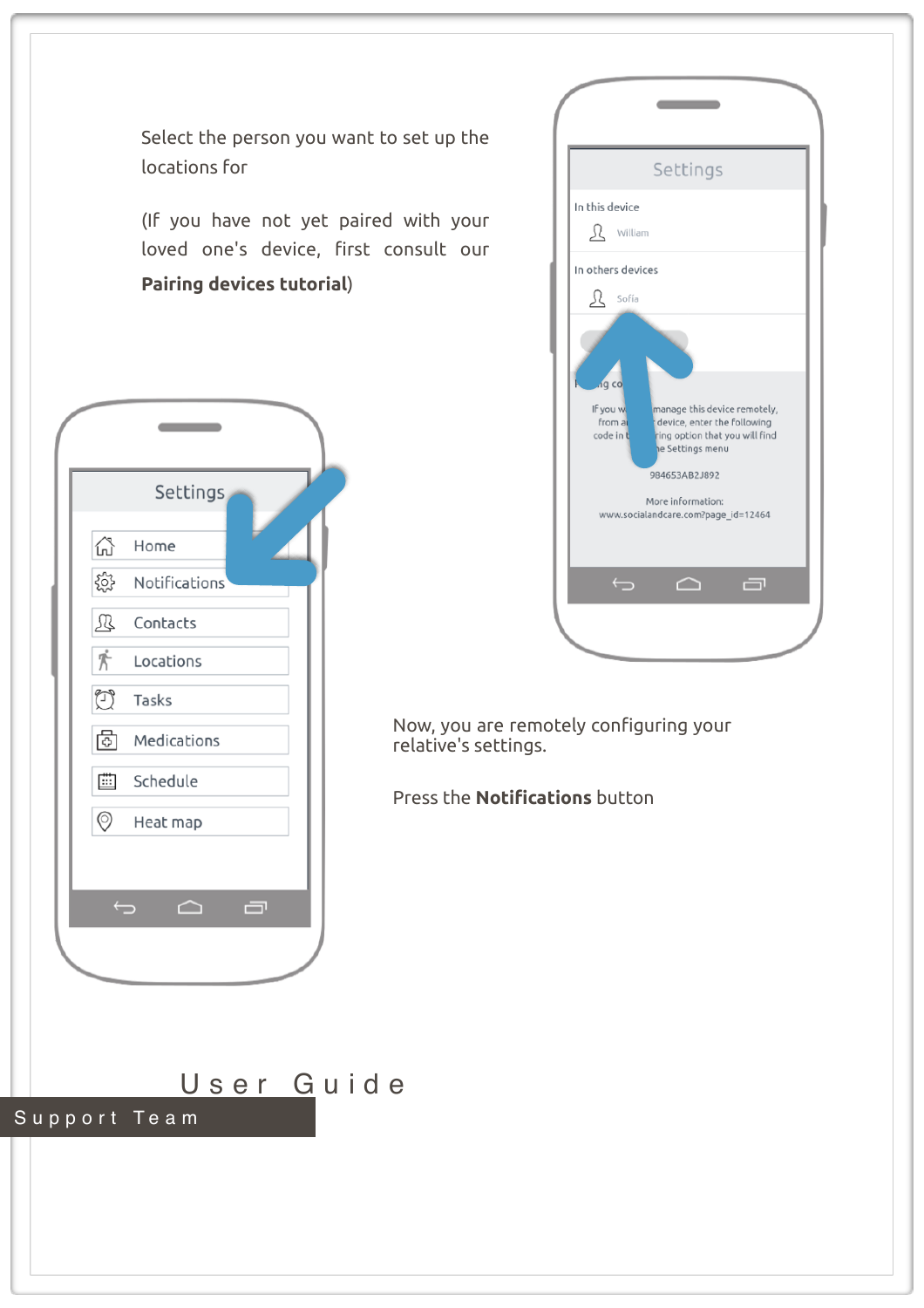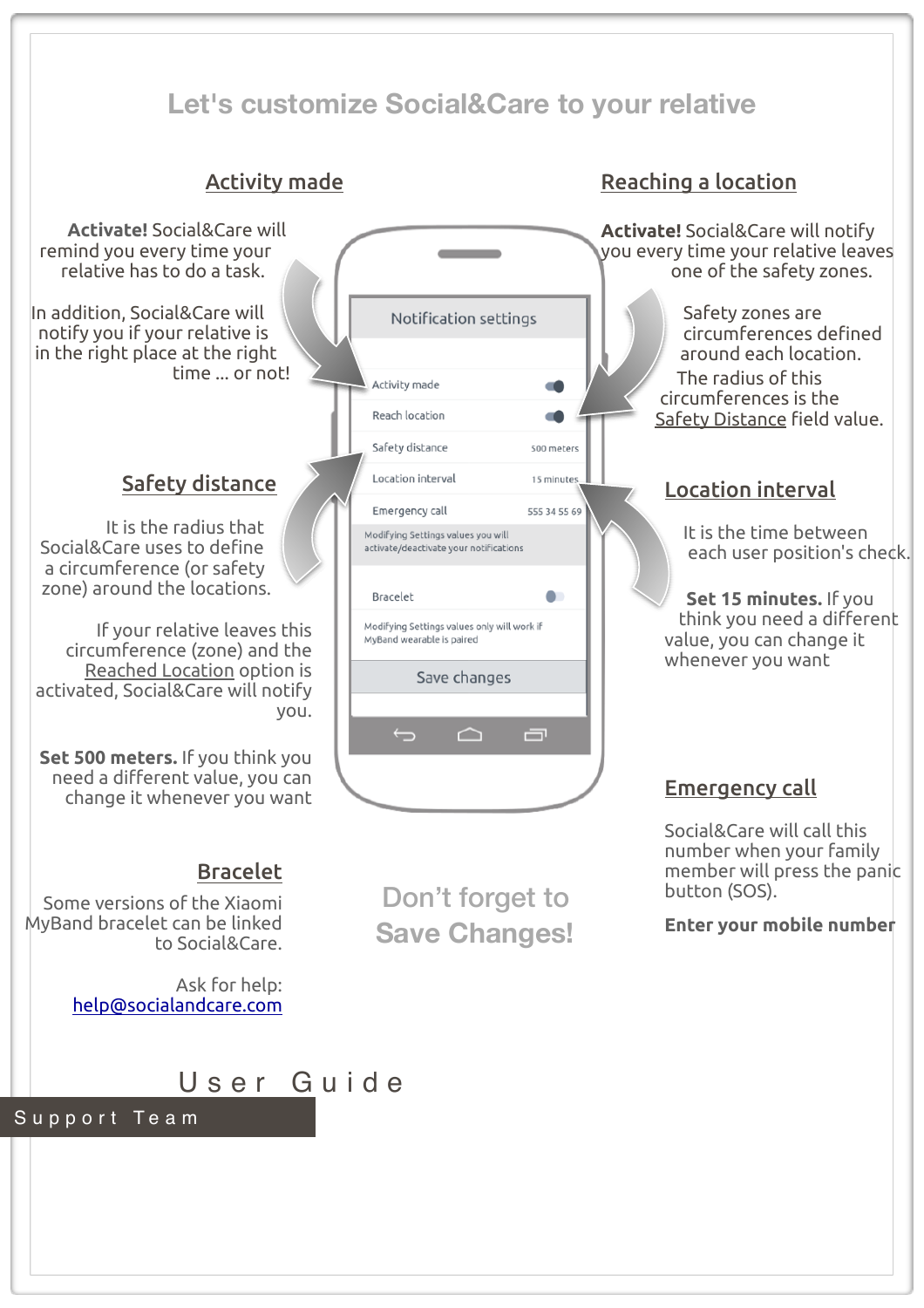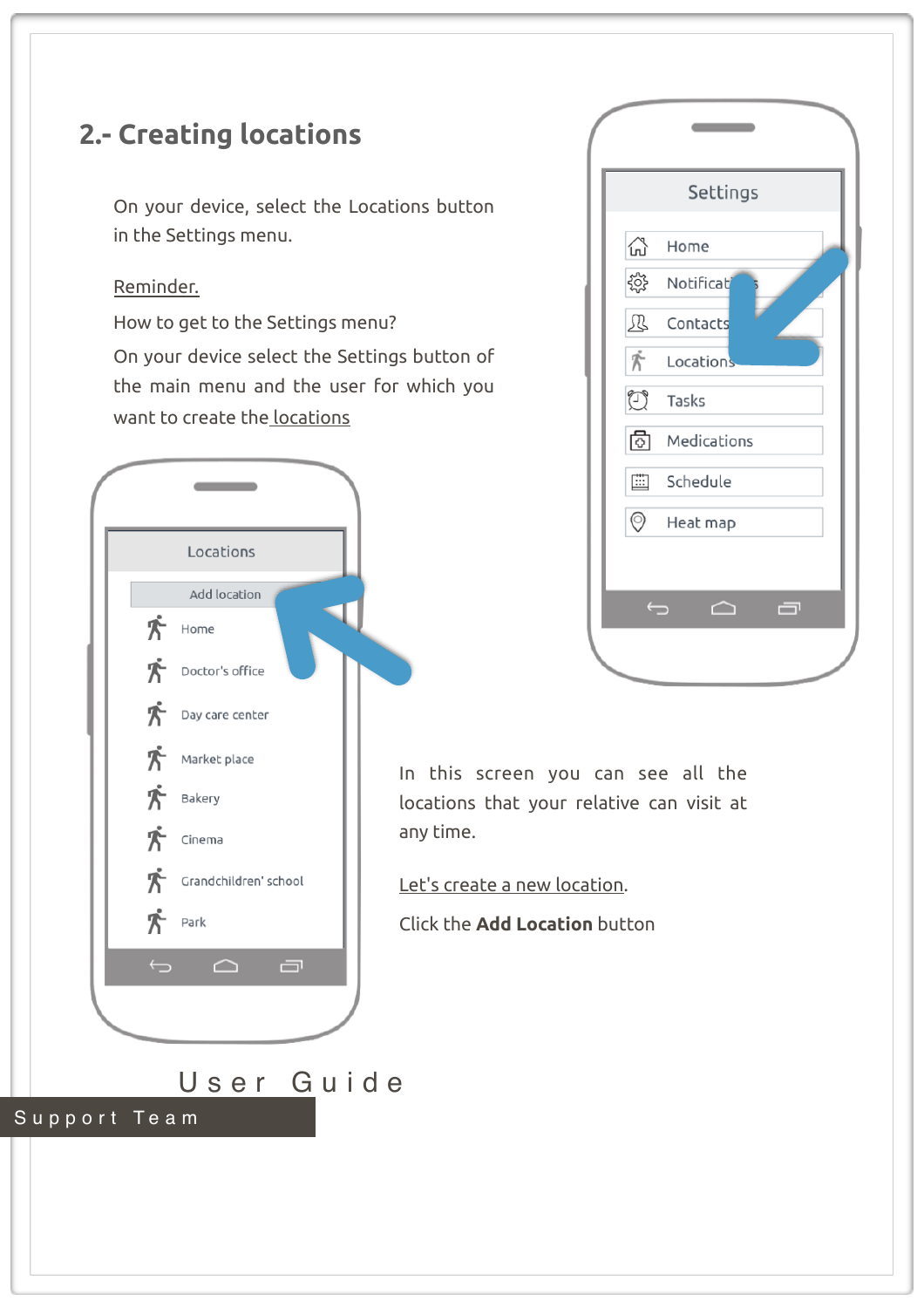

Simply enter a description for the location and select the address on the map.

Enter the description and click on Address (a new window with a map will be opened, and you could search for the address there).

**We suggest to describe the location with the same words your relative use daily**

### **Social&Care recognizes users voice commands.**

If they say 'I want to go to …', plus the name of the location, Social&Care will open the map application of their device to guide them to that location.

(By pressing the microphone icon it the top-right side of the screen).

Examples: home, doctor house, day center, market, bakery, etc.

Enter the address, Social&Care will look for it.

(You can also enter GPS coordinates or points of interest)

If you can't localize the location, enter a location nearby and click on the map for a couple of seconds.



**Repeat this process for each location you need**



Support Team

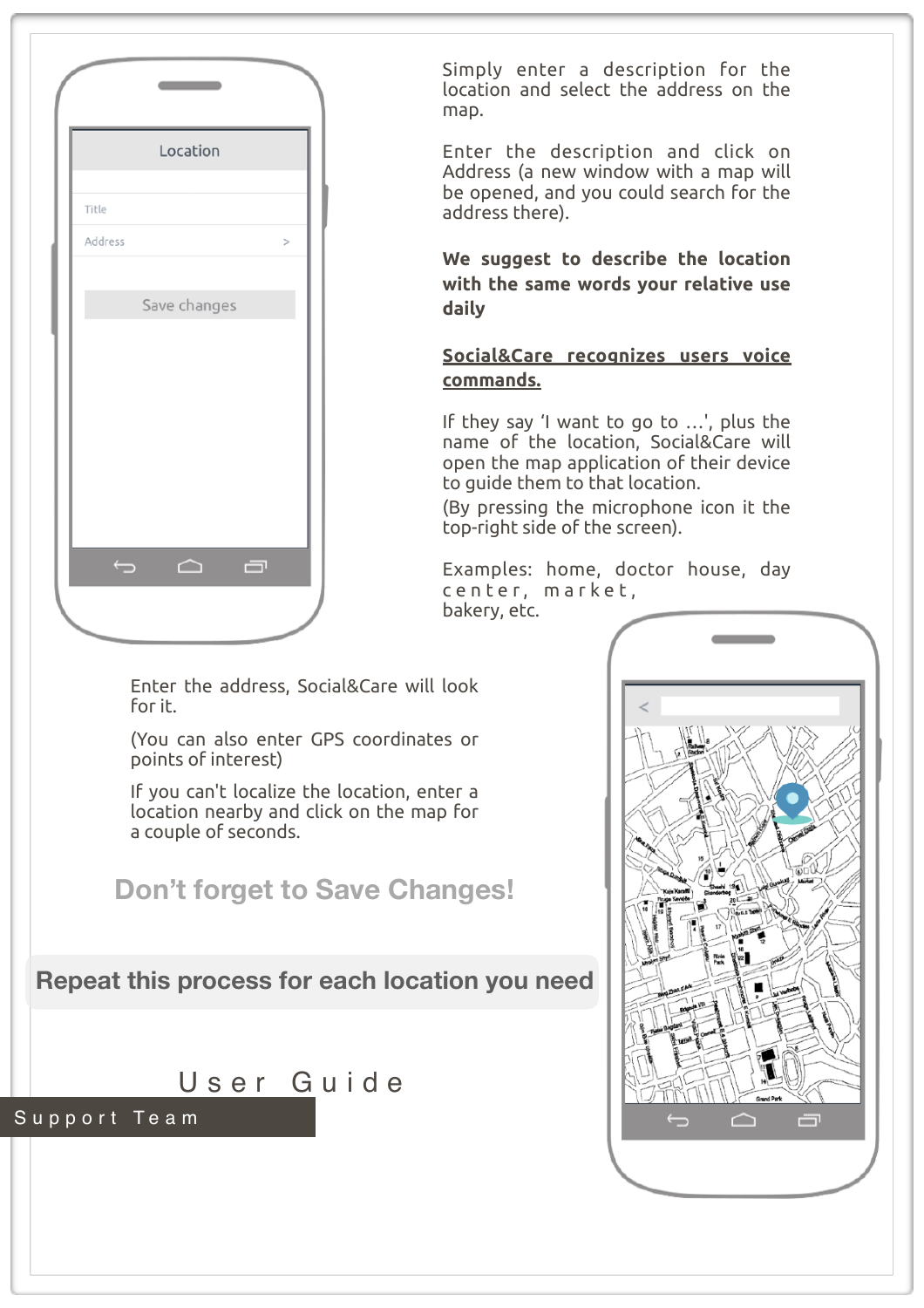## **3.- Defining notifications**

With the above steps, Social&Care will notify you when your relative leaves the security zones.

Now we are going to set up notifications so Social&Care alerts you every time your relative reaches a predefined location.

Thus, you will know if they are in the cinema, picking up grandchildren, in the hospital, walking downtown or visiting a loved one.



|                          | Settings      |
|--------------------------|---------------|
| 삲                        | Home          |
| ૹૢ૾ૺ                     | Notifications |
| Ŀ                        | Contacts      |
| $\mathring{\mathcal{T}}$ | Locations     |
| $\bigodot$               | Tasks         |
| $\boxed{\odot}$          | Medic         |
| ▦                        | Sched         |
| $\circledcirc$           | Heat map      |
|                          |               |
| $\bigoplus$              | 一<br>◠        |

On your device, select the **Tasks** button from the Settings menu.

### Reminder.

How to get to the Settings menu?

On your device select the Settings button of the main menu and the user for which you want to create the locations

In this screen you can see all your relative's tasks, those they have (or can) do at any time.

### **Let's create a new task**.

Press the **Add Task** button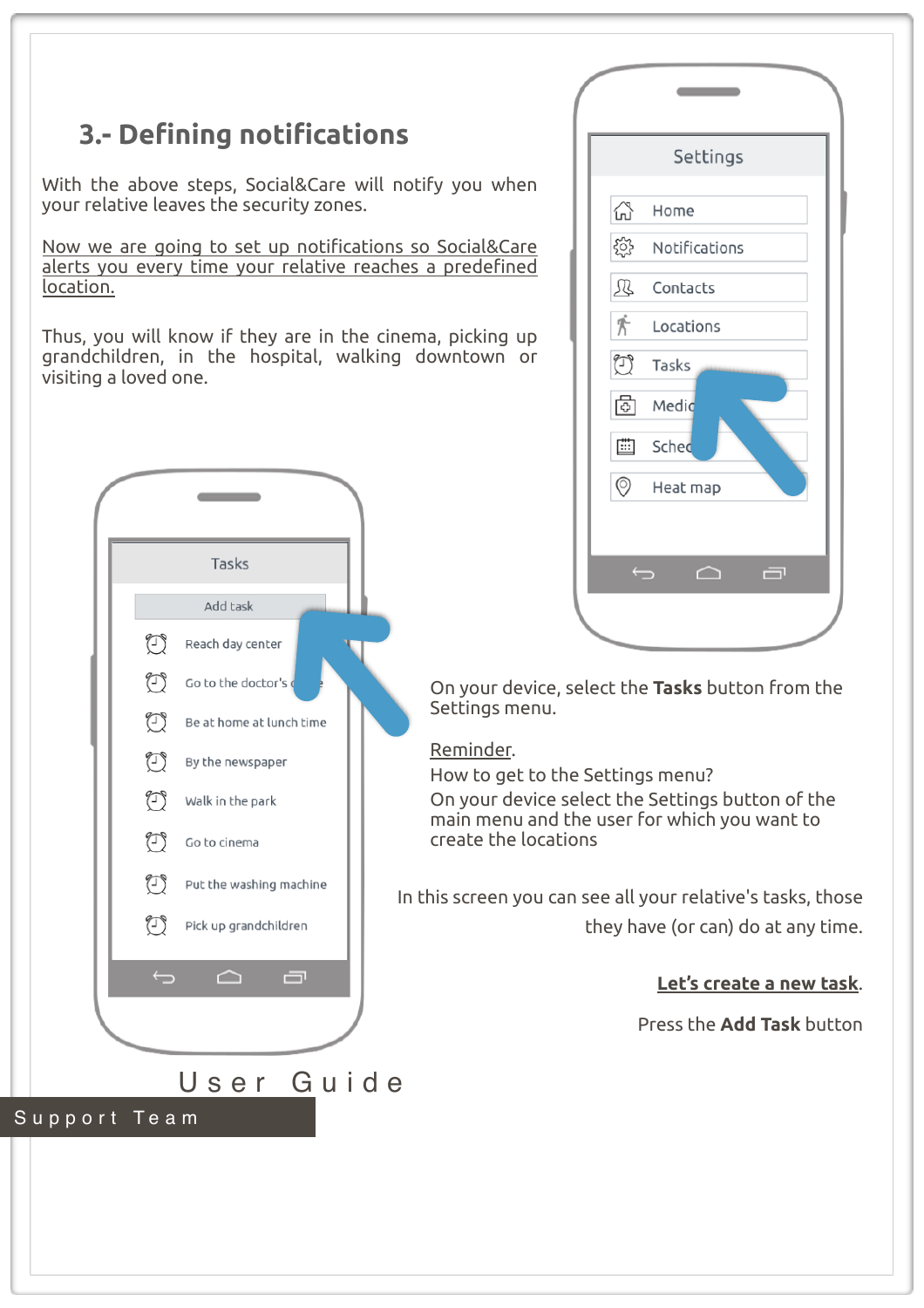